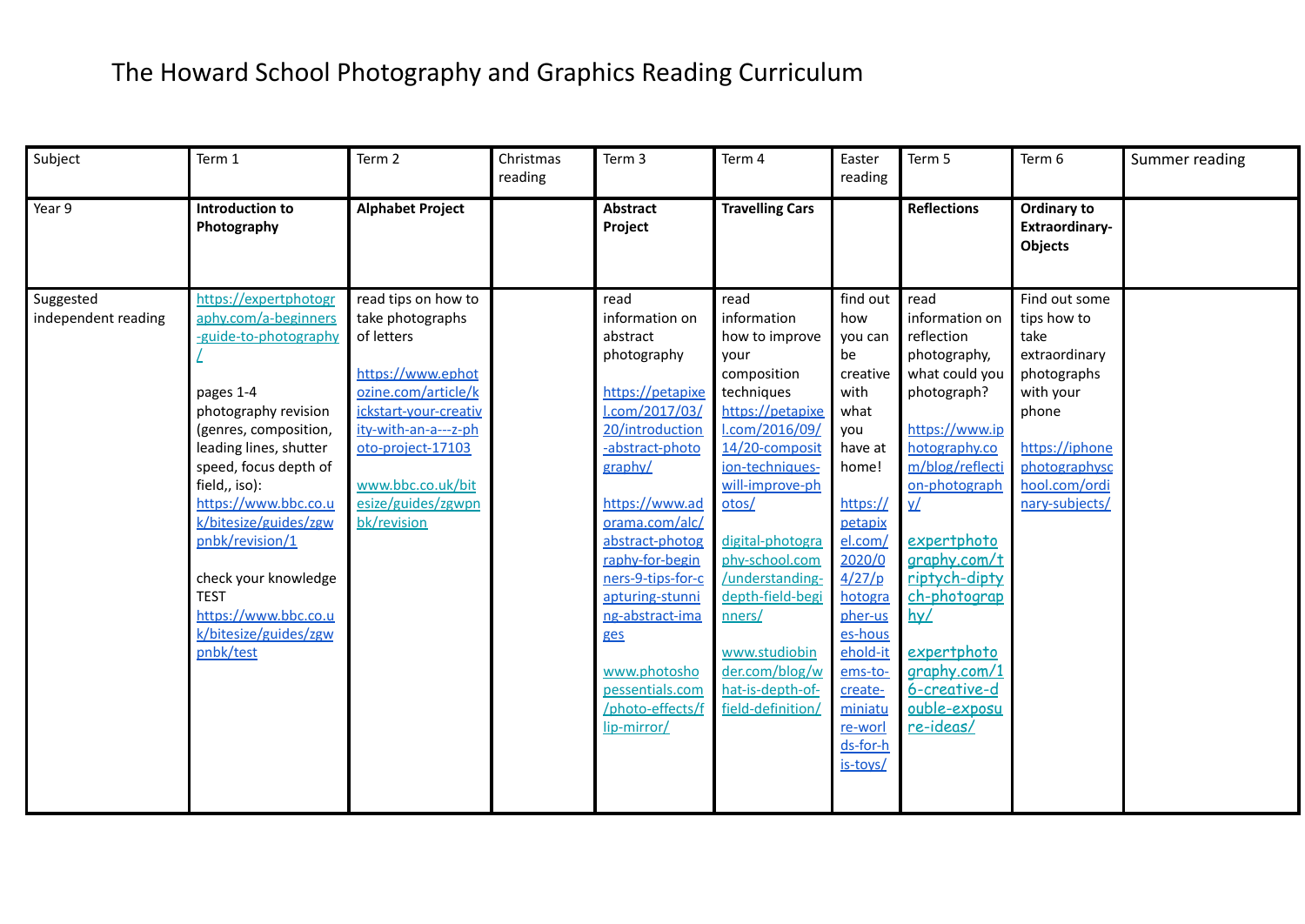| Year 10                          | <b>Manipulating Reality</b><br><b>Gilbert Garcin</b>                                                                                                                                                                                                                                                                                           | <b>Manipulating</b><br><b>Reality Surrealism</b><br>Tommy Ingberg,                                                                                                                             | <b>Manipulating</b><br><b>Reality</b><br>Levitation<br>Rene Magritte,<br>Jen Sage,<br><b>Bairon Rivera</b>                                                                                                                                                                                              | <b>Manipulating</b><br><b>Reality</b><br>Joiner<br>composites<br>-Hockney, Del<br>Zou                                                                                                                                                                                                                                                                   | <b>Conceal and</b><br><b>Reveal-</b><br>portraiture/o<br>bjects.                                                                                                                                                                                                                                                                                                                             | <b>Conceal and</b><br><b>Reveal</b>                                                                                                                                                                                                                                                                                                                                                              |                                                                                                                                              |
|----------------------------------|------------------------------------------------------------------------------------------------------------------------------------------------------------------------------------------------------------------------------------------------------------------------------------------------------------------------------------------------|------------------------------------------------------------------------------------------------------------------------------------------------------------------------------------------------|---------------------------------------------------------------------------------------------------------------------------------------------------------------------------------------------------------------------------------------------------------------------------------------------------------|---------------------------------------------------------------------------------------------------------------------------------------------------------------------------------------------------------------------------------------------------------------------------------------------------------------------------------------------------------|----------------------------------------------------------------------------------------------------------------------------------------------------------------------------------------------------------------------------------------------------------------------------------------------------------------------------------------------------------------------------------------------|--------------------------------------------------------------------------------------------------------------------------------------------------------------------------------------------------------------------------------------------------------------------------------------------------------------------------------------------------------------------------------------------------|----------------------------------------------------------------------------------------------------------------------------------------------|
| Suggested<br>independent reading | <b>Gilbert Garcin</b><br>https://validfoto.co<br>m/en/portfolio-item<br>/gilbert-garcin/<br>www.tate.org.uk/ar<br>t/art-terms/p/phot<br>omontage<br>www.theartstory.or<br>g/movement/dada-<br>and-surrealist-phot<br>ography/<br>www.tate.org.uk/ar<br>t/art-terms/s/surr<br>ealism<br>photographylife.co<br>m/black-and-white-<br>photography | Tommy Ingberg<br>and Surrealist<br>photography<br>https://www.dod<br>ho.com/tommy-in<br>gberg-photograph<br>y-surrealism/<br>expertphotograp<br>hy.com/forced-p<br>erspective-photo<br>graphy/ | <b>READ TIPS ON</b><br><b>LEVITATION</b><br><b>PHOTOGRAPH</b><br>https://www.p<br>hotoworkout.c<br>om/levitation-<br>photography/<br>https://blog.s<br>hawacademy.c<br>om/cloning-ph<br>otography-in-<br>3-easy-steps/<br>https://blog.s<br>hawacademy.c<br>om/levitation<br>-photography<br>-tutorial/ | Cubism,<br>Joiners and<br>The Multiple<br>Viewpoint.<br>Read<br>information in<br>the article.<br>http://thedeli<br>ghtsofseeing.b<br>logspot.com/2<br>011/03/cubis<br>m-joiners-and-<br>multiple-view<br>point.html<br>digital-photog<br>raphy-school.<br>com/using-fa<br>cial-view-and-<br>camera-angle-<br>to-flatter-yo<br>ur-portrait-su<br>biect/ | HOW TO<br><b>PHOTOGRAP</b><br><b>H TEXTURES:</b><br>https://www.<br>vandelaydesi<br>gn.com/phot<br>ograph-your-<br>own-textures<br>HOW TO<br><b>TAKE GREAT</b><br><b>PORTRAITS:</b><br>https://www.<br>pixpa.com/bl<br>og/master-po<br>rtrait-photogr<br>aphy<br>design.tutspl<br>us.com/tutor<br>ials/make-a-<br>trendy-doubl<br>e-exposure-e<br>ffect-in-ado<br>be-photosho<br>p--cms-2377 | <b>READ</b><br><b>INFORMATIO</b><br>N ON<br><b>CHRISTOPHE</b><br><b>R RELANDER</b><br>https://www.<br>thisiscolossal<br>.com/2020/0<br>3/christoffer-<br>relander-we-<br>are-nature-v<br>$ol-6/$<br><b>READ TIPS</b><br>ON<br><b>CREATING</b><br><b>STUNNING</b><br><b>DOUBLE</b><br><b>EXPOSURE</b><br>EFFECTS.<br>https://www.<br>adorama.co<br>m/alc/double<br>-exposure-a-s<br>tep-by-step-g | www.studentartquide.co<br>m/articles/creative-pho<br>tography-ideas<br>https://expertphotogra<br>phy.com/typography-te<br>xt-in-photography/ |
|                                  |                                                                                                                                                                                                                                                                                                                                                |                                                                                                                                                                                                |                                                                                                                                                                                                                                                                                                         |                                                                                                                                                                                                                                                                                                                                                         |                                                                                                                                                                                                                                                                                                                                                                                              | uide-to-creat                                                                                                                                                                                                                                                                                                                                                                                    |                                                                                                                                              |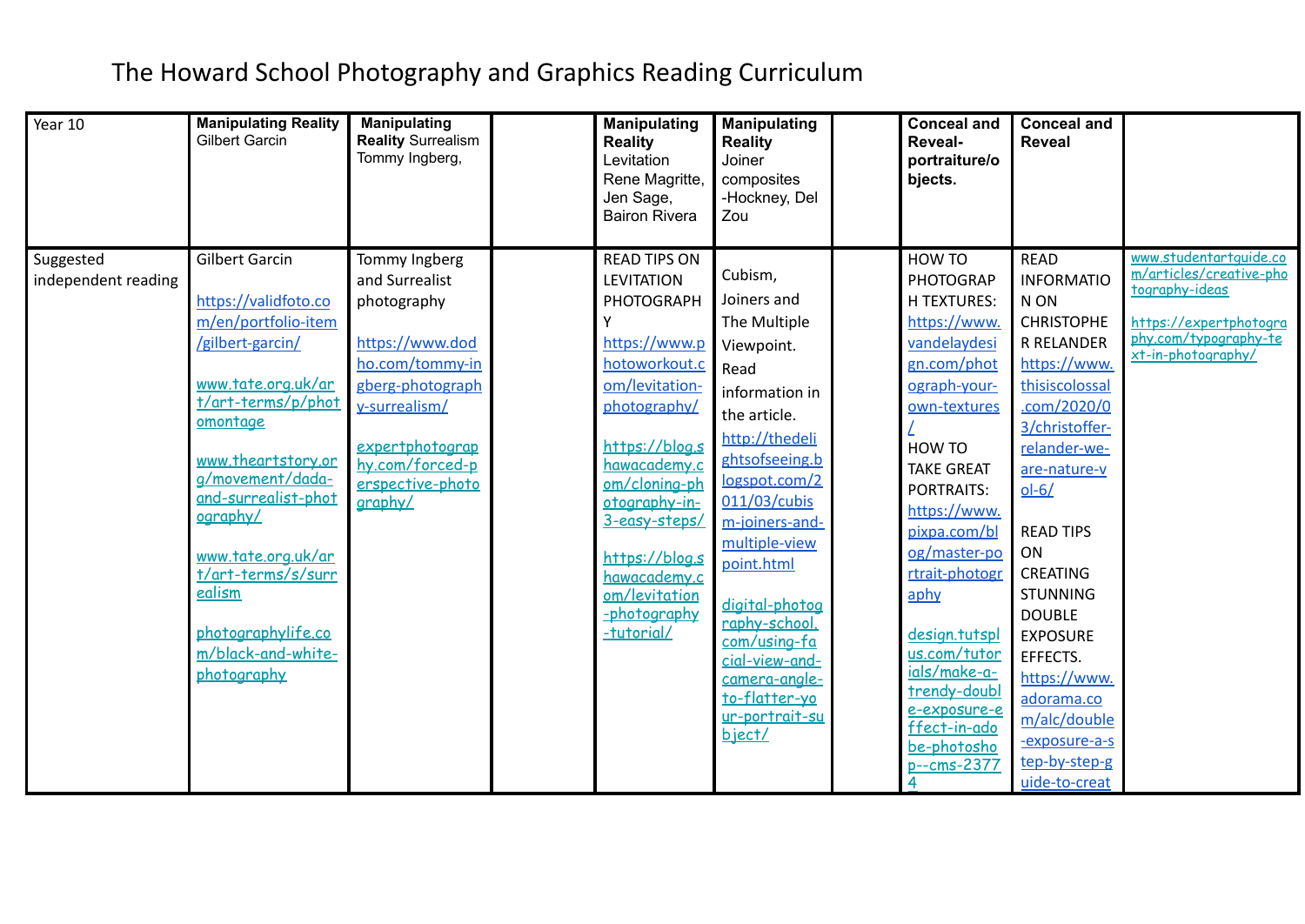|                                  |                                                                                                                                                                                                                                                                        |                                                                                                                                                                                           |                        |                                                                                                                                                                                                                               |  | ing-multiple-<br>exposure-im<br>ages<br>https://desig<br>n.tutsplus.co<br>m/tutorials/<br>make-a-trend<br>y-double-exp<br>osure-effect-i<br>n-adobe-pho<br>toshop--cms-<br>23774 |  |
|----------------------------------|------------------------------------------------------------------------------------------------------------------------------------------------------------------------------------------------------------------------------------------------------------------------|-------------------------------------------------------------------------------------------------------------------------------------------------------------------------------------------|------------------------|-------------------------------------------------------------------------------------------------------------------------------------------------------------------------------------------------------------------------------|--|----------------------------------------------------------------------------------------------------------------------------------------------------------------------------------|--|
| Year 11                          | <b>Conceal and Reveal-</b><br>Nigel Tomm, The<br>Guinea Pig Club,<br>Mihaela<br>Ivonova, Erwin<br>Blumenfeld,                                                                                                                                                          | <b>Conceal and</b><br>Reveal-<br>final response                                                                                                                                           | Exam<br>starting point | Exam<br>starting point                                                                                                                                                                                                        |  |                                                                                                                                                                                  |  |
| Suggested<br>independent reading | http://www.photogr<br>aphyrevision.com/7-<br>tips-for-studying-ph<br>otography/<br>https://www.widew<br>alls.ch/artist/erwin-<br>blumenfeld/<br>petapixel.com/2019<br>/09/03/how-to-sho<br>ot-refraction-macr<br>o-photos-in-water-<br>drops-glass-beads-<br>and-more/ | <b>READ THIS</b><br>ARTICLE TO HELP<br>YOU EXPLORE<br><b>MORE</b><br>EXPERIMENTAL<br><b>TECHNIQUES</b><br>https://www.stud<br>entartguide.com/<br>articles/creative-p<br>hotography-ideas |                        | <b>READ THIS</b><br><b>ARTICLE TO</b><br><b>HELP YOU</b><br><b>EXPLORE</b><br><b>MORE</b><br><b>EXPERIMENTA</b><br><b>L TECHNIQUES</b><br>https://www.s<br>tudentartguid<br>e.com/articles<br>/creative-phot<br>ography-ideas |  |                                                                                                                                                                                  |  |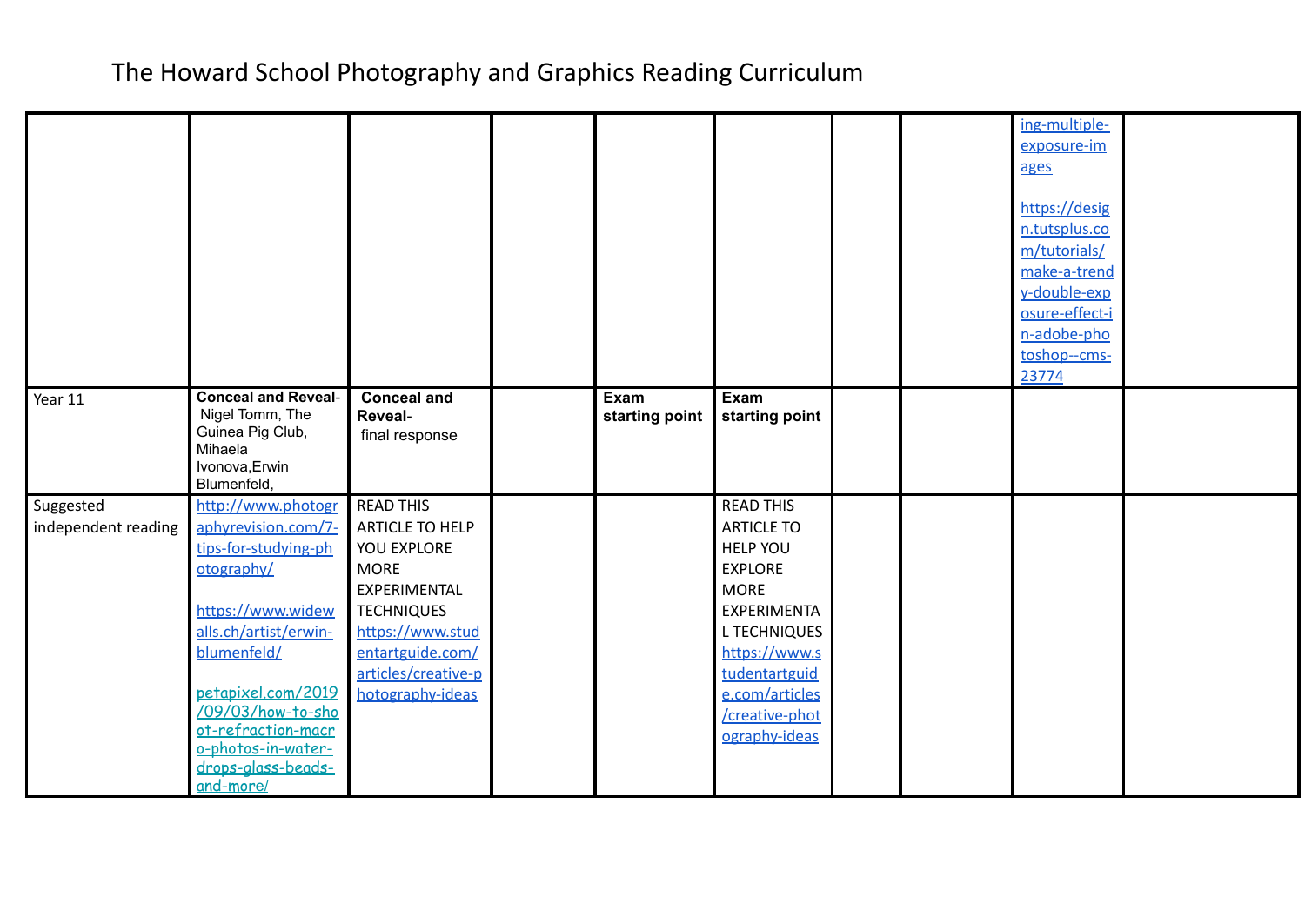| Year 12             | Working towards a<br>Photography Brief.<br>Read AQA marked<br>personal study<br>essays.<br>Read essay<br>content/structure/a<br>nalysis structure<br>strip information. | Working towards<br>a Graphics Brief. | Plan.<br>Personal<br>Investigation | Develop<br>ideas.<br>Personal<br>Investigation | Develop<br>ideas.<br>Personal<br>Investigation |  |
|---------------------|-------------------------------------------------------------------------------------------------------------------------------------------------------------------------|--------------------------------------|------------------------------------|------------------------------------------------|------------------------------------------------|--|
| Suggested           | PHOTOGRAPHY:                                                                                                                                                            | <b>GRAPHIC DESIGN</b>                | Preparing for                      | Read                                           | <b>INSPIRATION:</b>                            |  |
| independent reading | read a chosen text                                                                                                                                                      | <b>BOOKS</b>                         | personal                           | interviews                                     |                                                |  |
|                     | and write a short                                                                                                                                                       | https://inspiratio                   | study:                             | with relevant                                  | https://www.                                   |  |
| https://www.thearts | summary:                                                                                                                                                                | nfeed.com/free-g                     |                                    | photographers                                  | art2day.co.uk                                  |  |
| tory.org/movements  | https://www.photop                                                                                                                                                      | raphic-design-boo                    | https://www.a                      |                                                | /digital.html                                  |  |
| /photography-focuse | edagogy.com/photo                                                                                                                                                       | $\mathsf{ks}/\mathsf{S}$             | rtpedagogy.co                      | http://assets.l                                |                                                |  |
| $\underline{d}$     | graphy-writing.html                                                                                                                                                     |                                      | m/preparing-f                      | ensculture.co                                  | https://www.                                   |  |
|                     |                                                                                                                                                                         |                                      | or-the-person                      | m/static/guide                                 | creativeboom                                   |  |
|                     | How to                                                                                                                                                                  | Defining your                        | al-study.html                      | s/pdf/LensCult                                 | .com/                                          |  |
|                     | read/interpret a                                                                                                                                                        | target                               |                                    | ure Portrait                                   |                                                |  |
|                     | photograph                                                                                                                                                              | audience: who are                    | https://www.s                      | <b>Guide 2020 v</b>                            |                                                |  |
|                     | https://photography                                                                                                                                                     | you serving?                         | tudentartguid                      | 1 EN.pdf                                       |                                                |  |
|                     | tutsplus.com/tutori                                                                                                                                                     | https://99designs                    | e.com/articles                     |                                                |                                                |  |
|                     | als/how-to-read-a-p                                                                                                                                                     | .co.uk/blog/busin                    | /writing-the-a                     | http://assets.l                                |                                                |  |
|                     | hotograph--cms-254                                                                                                                                                      | ess/define-your-t                    | 2-art-personal                     | ensculture.co                                  |                                                |  |
|                     | 95                                                                                                                                                                      | arget-audience/                      | -study                             | m/static/Apert                                 |                                                |  |
|                     |                                                                                                                                                                         |                                      |                                    | ure Guide 20                                   |                                                |  |
|                     |                                                                                                                                                                         |                                      |                                    | 18 FINAL.pdf                                   |                                                |  |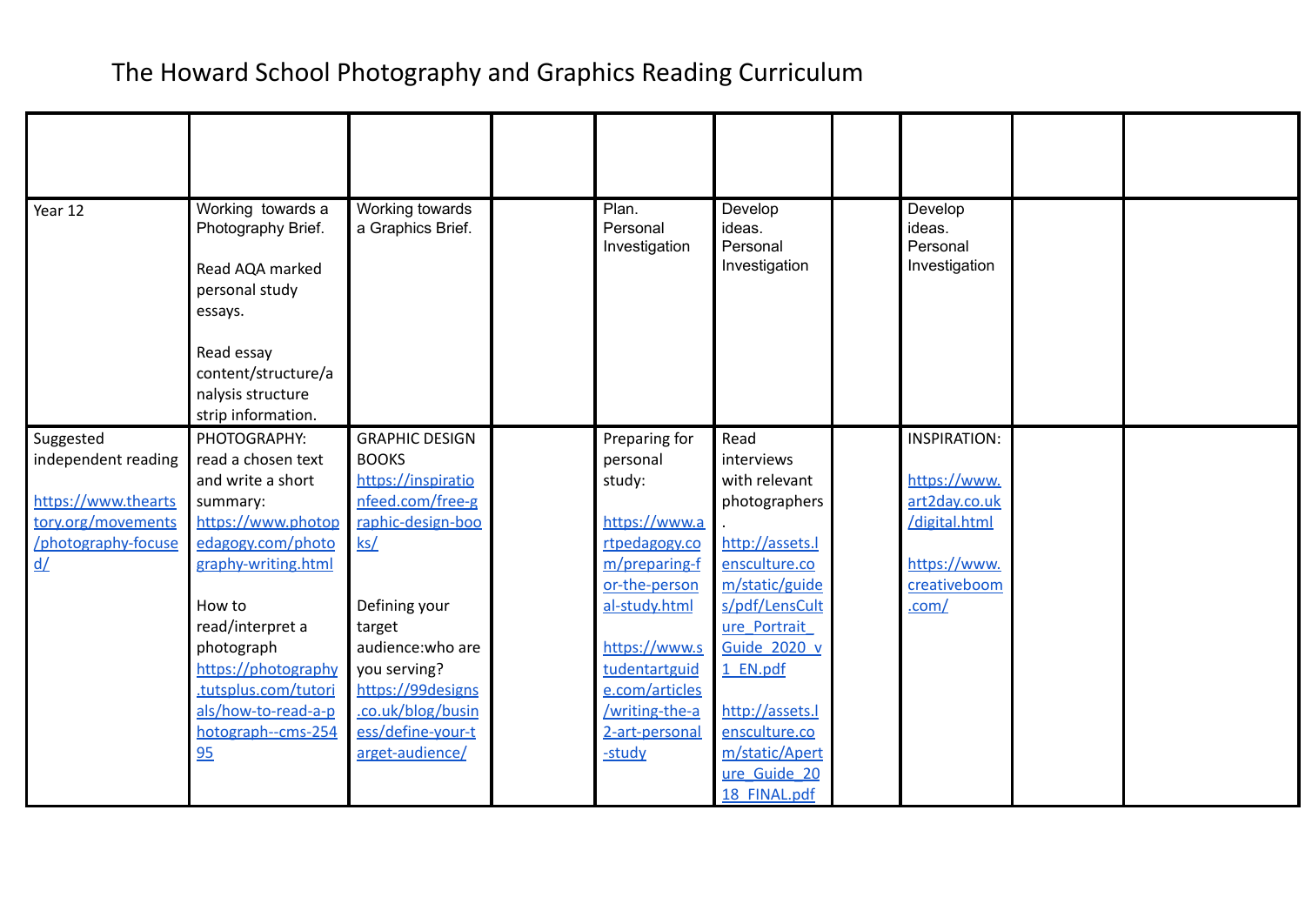|         | Recap on your<br>Photography<br>Knowledge<br>https://petapixel.co<br>m/2016/09/14/20-c<br>omposition-techniq<br>ues-will-improve-ph<br>otos<br>https://iphonephoto<br>graphyschool.com/o<br>rdinary-subjects/ | How to Develop a<br>Unique (&<br>Memorable)<br>Brand Identity in<br>2020<br>https://blog.hubs<br>pot.com/agency/<br>develop-brand-id<br>entity<br>How to become a<br>Graphic designer<br>https://www.ucas<br>.com/ucas/after-g<br>cses/find-career-i<br>deas/explore-jobs<br>/job-profile/graph<br>ic-designer<br><b>GUIDES:</b><br>https://www.digit<br>alartsonline.co.uk<br>/guides/<br><b>TUTORIALS:</b> |                                     |                     |  |  |
|---------|---------------------------------------------------------------------------------------------------------------------------------------------------------------------------------------------------------------|--------------------------------------------------------------------------------------------------------------------------------------------------------------------------------------------------------------------------------------------------------------------------------------------------------------------------------------------------------------------------------------------------------------|-------------------------------------|---------------------|--|--|
|         |                                                                                                                                                                                                               | https://www.digit<br>alartsonline.co.uk<br>/tutorials/                                                                                                                                                                                                                                                                                                                                                       |                                     |                     |  |  |
| Year 13 | Develop ideas<br>Personal<br>Investigation                                                                                                                                                                    | Refining ideas<br>Personal<br>Investigation                                                                                                                                                                                                                                                                                                                                                                  | Refining and<br>Concluding<br>ideas | Exam<br>Preparation |  |  |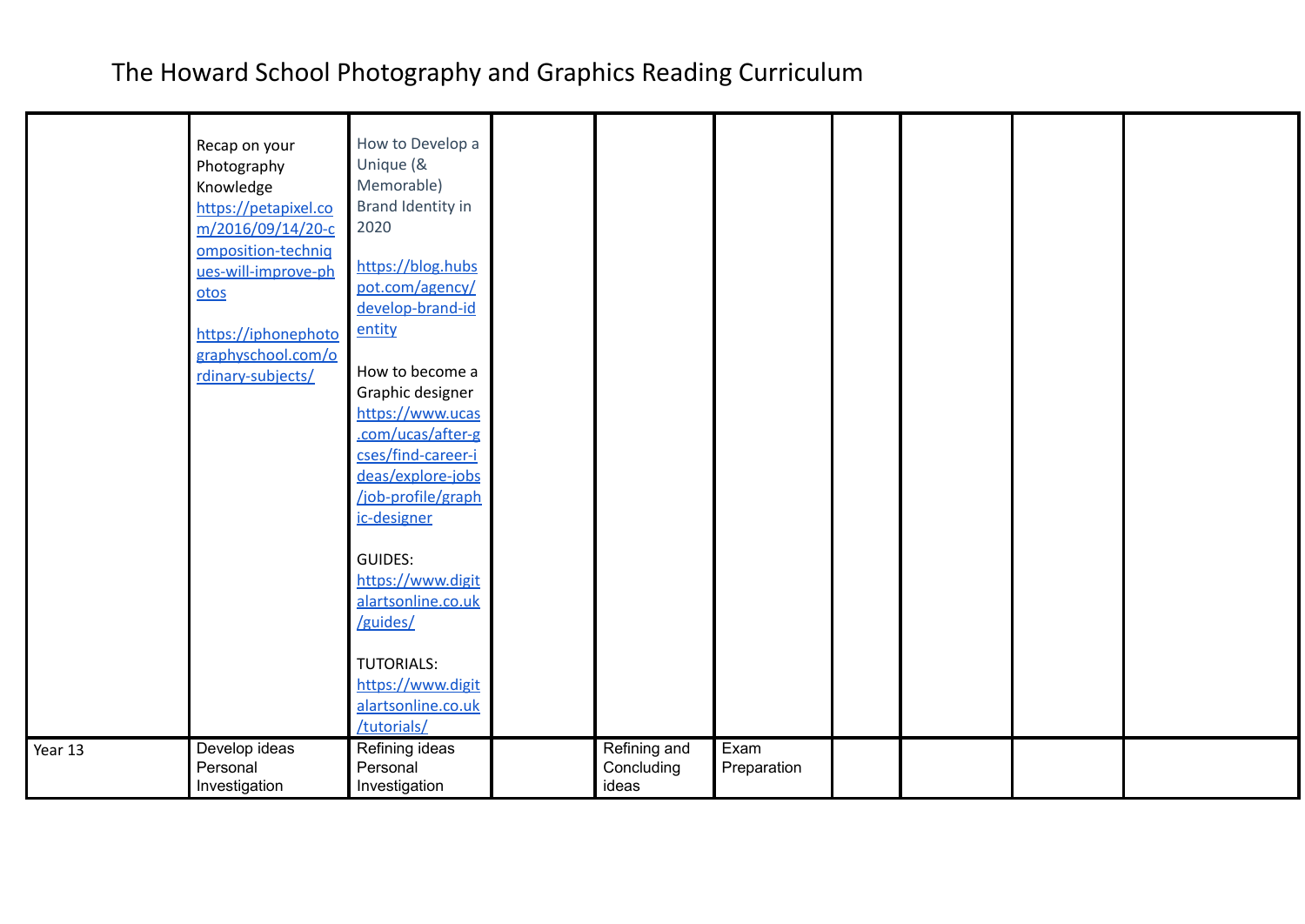|                       |                      |                                     |                  | Personal                  |                       |  |  |
|-----------------------|----------------------|-------------------------------------|------------------|---------------------------|-----------------------|--|--|
|                       |                      |                                     |                  | Investigation             |                       |  |  |
|                       |                      |                                     |                  |                           |                       |  |  |
| Suggested             | <b>INSPIRATION:</b>  | <b>WEBSITES TO</b>                  | <b>ADVICE ON</b> | PODCASTS/                 |                       |  |  |
| independent reading   |                      | VISIT:                              | HOW TO           | interviews                | <b>INSPIRATI</b>      |  |  |
|                       | https://www.art2da   | https://www.lens                    | GET AN A*        | with                      | ON:                   |  |  |
| Many links to         | y.co.uk/digital.html | culture.com/                        | https://ww       | contemporary              | search for            |  |  |
| photographers         |                      |                                     | w.theunigui      | photographers             | photogra<br>phers and |  |  |
| (10 pages of links!)  | https://www.creativ  | https://www.thisi                   | de.co.uk/ad      |                           | Graphic               |  |  |
| https://www.thearts   | eboom.com/           | scolossal.com/cat                   | vice/ucas-ap     | http://www.m              | designers             |  |  |
| tory.org/search-resul |                      | egory/photograp                     | plication/rev    | agichourpodca             |                       |  |  |
| ts.htm?cx=01172610    |                      | $h\nu$                              | ision-exams-     | st.org/                   |                       |  |  |
| 6571383295395%3A      | 40 famous graphic    |                                     | making-the-      |                           | https://www.th        |  |  |
| sijawrmm1zc&cof=F     | design companies     | https://www.stud                    | grade            | talks with                |                       |  |  |
| ORID%3A10&ie=UTF      | from around the      | entartguide.com/                    |                  | famous                    | eartstory.org/s       |  |  |
| -8&q=photography&     | world                | articles/creative-p                 |                  | photographers             | earch-results.        |  |  |
| $s$ $a=$              | https://99designs.co | hotography-ideas                    |                  | run by Yale               | $http://www.101172$   |  |  |
|                       | .uk/blog/famous-de   |                                     |                  | University;               | 61065713832           |  |  |
|                       | sign/most-famous-gr  | https://www.art2                    |                  | https://www.y             |                       |  |  |
|                       | aphic-design-compa   | day.co.uk/digital.                  |                  | outube.com/p              | 95395%3Asija          |  |  |
|                       | nies/                | html                                |                  | lavlist?list=PLI          | wrmm1zc&cof           |  |  |
|                       |                      |                                     |                  | <b>AOLJLSY5DNsa</b>       | $=$ FORID%3A1         |  |  |
|                       | Typography design:   | https://www.mag                     |                  | <b>FyxWTjXd3ZiA</b>       |                       |  |  |
|                       | Rules and terms      | numphotos.com/<br>theory-and-practi |                  | yd70ZLS&feat<br>ure=share | 0&ie=UTF-8&           |  |  |
|                       | every designer must  |                                     |                  |                           | g=photograph          |  |  |
|                       | know                 | ce/                                 |                  |                           | $y&sa=$               |  |  |
|                       |                      | https://shop.selfp                  |                  |                           |                       |  |  |
|                       | https://www.creativ  | ublishbehappy.co                    |                  |                           |                       |  |  |
|                       | eblog.com/typograp   | m/collections/all-                  |                  |                           |                       |  |  |
|                       | hy/what-is-typograp  | books                               |                  |                           |                       |  |  |
|                       | hy-123652            |                                     |                  |                           |                       |  |  |
|                       |                      |                                     |                  |                           |                       |  |  |